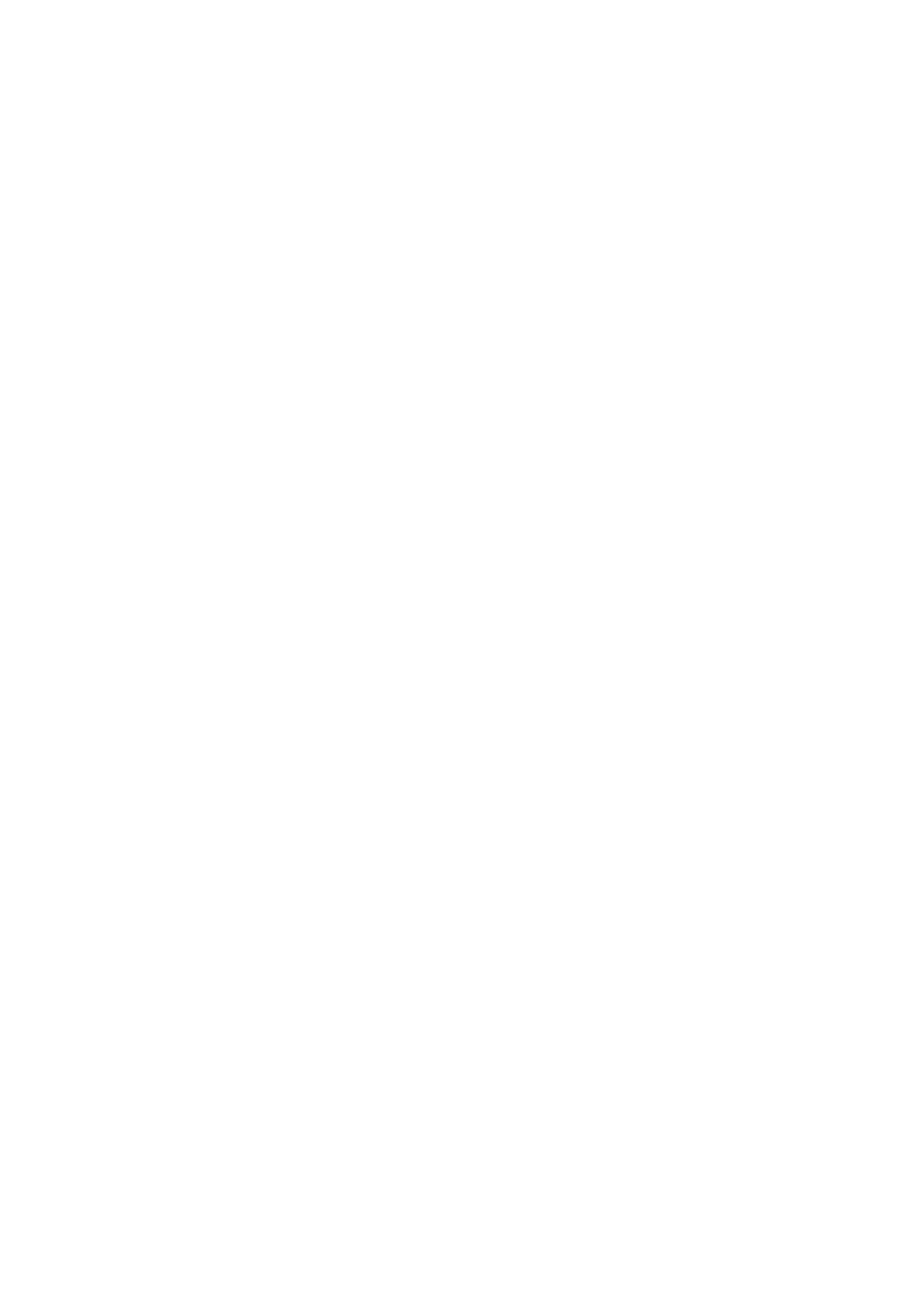## Program

# Melbourne University Forum Theatre Level 1 [Arts West](https://www.google.com/maps?ll=-37.797624,144.959409&z=14&t=m&hl=en-AU&gl=AU&mapclient=embed&cid=16009932670051251832) North Wing 153

## 148 Royal Parade Parkville

## Wednesday 7 November

| Program |                                                                                                                                                                                    |  |  |
|---------|------------------------------------------------------------------------------------------------------------------------------------------------------------------------------------|--|--|
| 09:30am | Registrations                                                                                                                                                                      |  |  |
| 10:00am | Welcome to Country by Aunty Joy Murphy Wandin AO                                                                                                                                   |  |  |
| 10:30am | (dis)Regarding the Savages: a short history of published images of Tasmanian<br>Aborigines                                                                                         |  |  |
|         | Greg Lehman                                                                                                                                                                        |  |  |
| 11.30am | <b>Morning Tea</b>                                                                                                                                                                 |  |  |
| 12.15pm | 'Aborigines of Australia under Civilization', as seen in Colonial Australian Illustrated<br>Newspapers: Reflections on an article written twenty years ago<br><b>Peter Dowling</b> |  |  |
|         | News from the Colonies: Representations of Indigenous Australians in 19 <sup>th</sup> century<br>English illustrated magazines<br><b>Vince Alessi</b>                              |  |  |
|         | Valuing the visual: the colonial print in a pseudoscientific British collection<br>Mary McMahon                                                                                    |  |  |
| 1.45pm  | Lunch                                                                                                                                                                              |  |  |
| 2.45pm  | Unsettling landscapes by Julie Gough<br>Catherine De Lorenzo and Catherine Speck                                                                                                   |  |  |
|         | The 1818 Project: Reimagining Joseph Lycett's colonial paintings in the 21 <sup>st</sup> century<br>Sarah Johnson                                                                  |  |  |
|         | Printmaking in a Post-Truth World: The Aboriginal Print Workshops of Cicada Press<br>Michael Kempson                                                                               |  |  |
| 4.15pm  | Afternoon tea and close for day 1                                                                                                                                                  |  |  |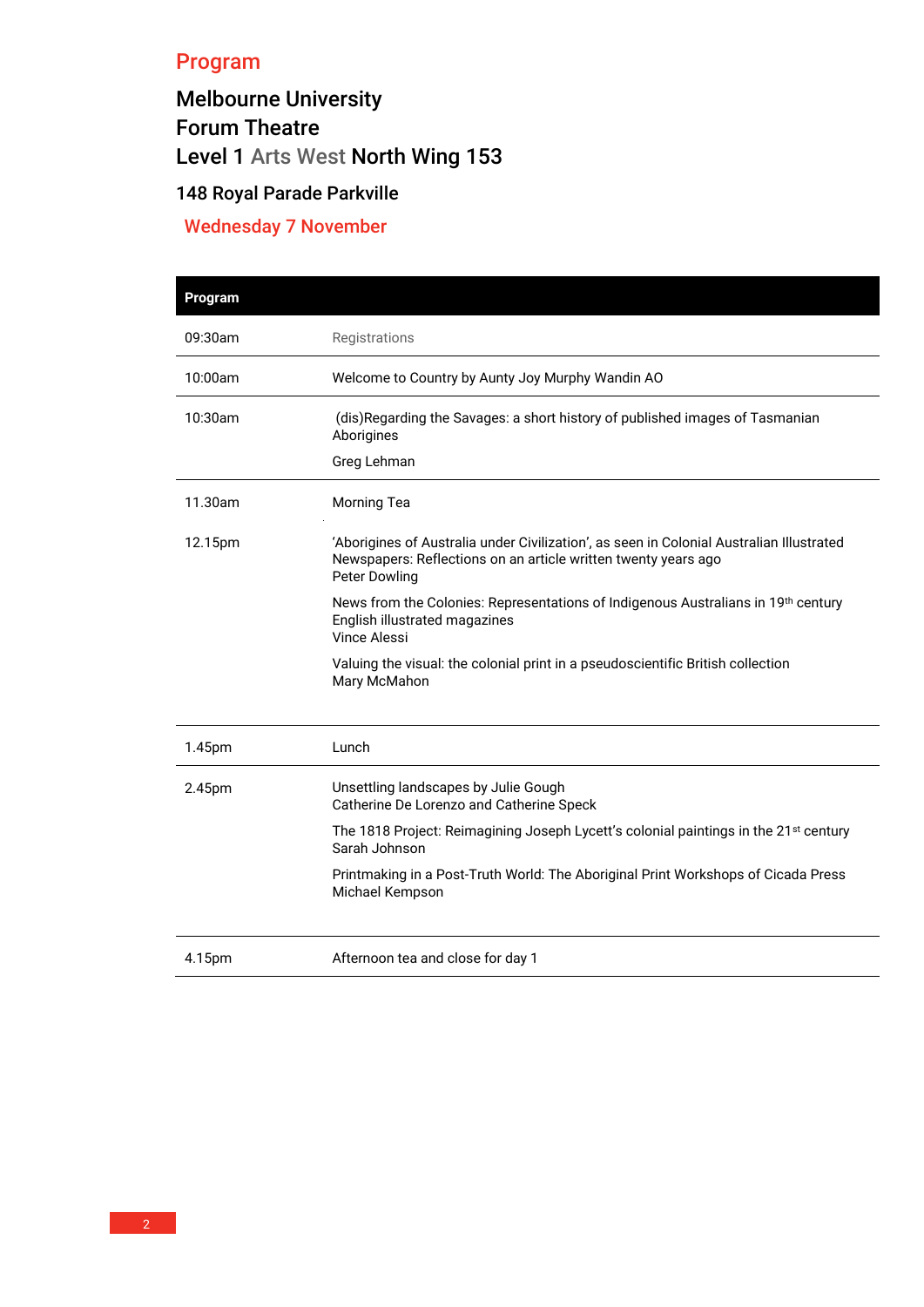## Thursday 8 November

| Australian Blind Spots: Understanding Images of Frontier Conflict                                                                                                       |
|-------------------------------------------------------------------------------------------------------------------------------------------------------------------------|
| Jane Lydon                                                                                                                                                              |
|                                                                                                                                                                         |
| Morning Tea                                                                                                                                                             |
| Ad Vivum: a way of being. Robert Neill and the delineation of Tasmanian Aborigines<br>Julie Gough                                                                       |
| Alexander Schramm's lithographs: Scene in South Australia, Civilization versus nature,<br>South Australian natives on the tramp and Native encampment<br>Susan Woodburn |
| Showing and telling: the Australian Aborigines and the art work of the Baudin<br>expedition<br>Margaret Sankey                                                          |
|                                                                                                                                                                         |
| Lunch                                                                                                                                                                   |
| The Persistence of Vision: Illustrated Dampier and the Trope of Aboriginal Indolence<br>Liz Conor                                                                       |
| Moving Images: Colonial Postage Stamps in Australia's Empire<br>Paige Gleeson                                                                                           |
| Eumeralla Wars: A contemporary settler response to frontier conflict through the<br>medium of printmaking<br>Rachel Joy                                                 |
|                                                                                                                                                                         |
| Afternoon Tea and close for day 2                                                                                                                                       |
| Conference Dinner at Tsindos, 197 Lonsdale St, Upstairs.                                                                                                                |
|                                                                                                                                                                         |

## Friday 9 November

| Program   |                                                                      |  |
|-----------|----------------------------------------------------------------------|--|
| $2:00$ pm | Guided tour of Australian Print Workshop<br>210 Gertrude St, Fitzroy |  |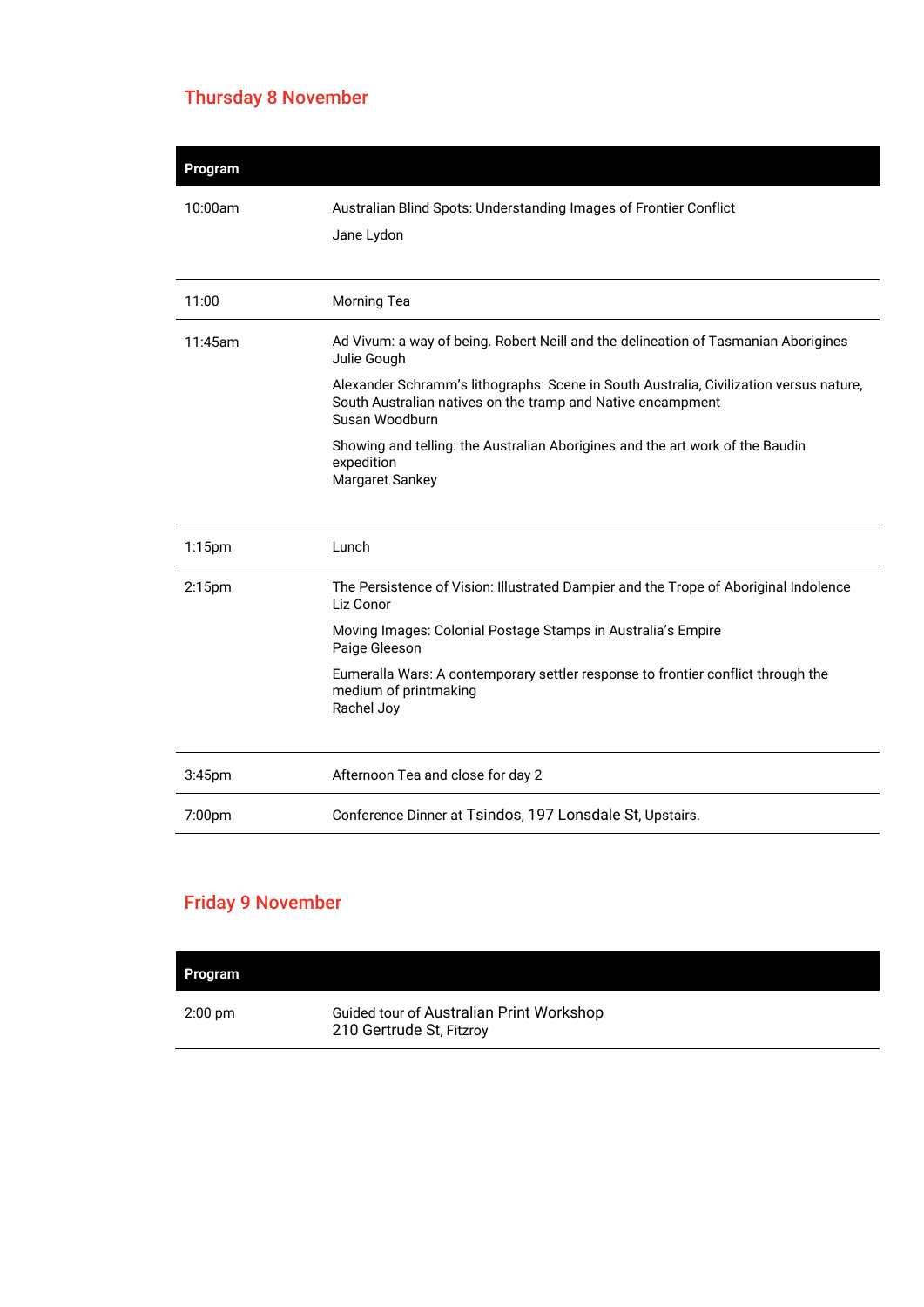#### Welcome to Country

#### Aunty Joy Murphy Wandin AO

Aunty Joy Wandin is the Senior Wurundjeri elder of the Kulin Nations alliance. She is the great-great niece of William Barak who was the last traditional ngurungaeta of the Wurundjeri-willam clan. William Barak led the campaigns for autonomy at the Coranderrk Aboriginal Station at Healesville Victoria in the late nineteenth century. When Coranderrk was closed in 1923, Aunty Joy's grandmother Jemima Wandin was one of those who refused to leave, despite the board's pressure, and remained there for the rest of her life. Aunty Joy grew up in Healesville and has maintained an unbroken connection to her country. Aunty Joy has played a prominent role in many community organisations and held numerous government appointments. In 2006, her service to the community was recognised by appointment to the office of the Order of Australia. In 2016, Aunty Joy and Indigenous artist Lisa Kennedy published *Welcome to Country* the first publication to put the welcome to country into print.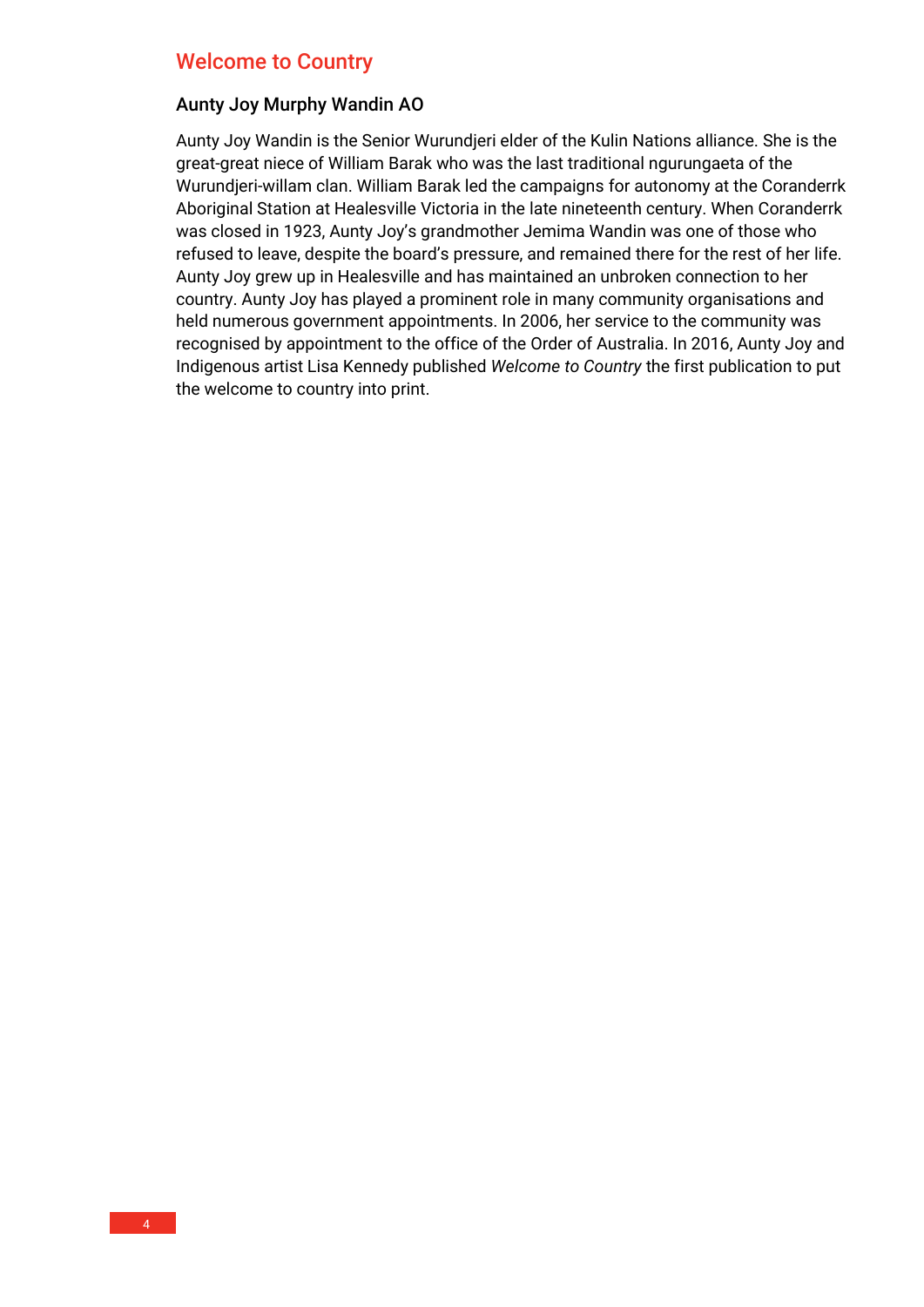## (dis)Regarding the Savages: a short history of published images of Tasmanian Aborigines

#### Greg Lehman

Images of colonial Australia by early artists such as Joseph Lycett are popular with historians as a means of acknowledging Indigenous culture and relationships with land. While some critical discussion may occur about the naivety of the artist's understanding of cultural complexity and diversity, these images are seldom adequately considered in terms of the foundational role they played in the disempowerment and dispossession of the First Nations that they depicted. Lycett's images of Van Diemen's Land in his Views of Australia (1825) may appear as an innocuous record of colonial progress and aspiration in the island colony, but betray a more sinister outlook for the Palawa people whose future they accurately forecast. Greg Lehman will outline some of his recent research on the representation of Tasmanian Aboriginal people by 19th century exploration and colonial artists to reveal a dramatic shift in the visual archive; from celebration of noble savagery by the engravers of Paris, to the proposition of terra nullius that emerged from London.

Greg Lehman is a descendant of the Trawulwuy people of north east Tasmania. His research and writing focuses on historical and contemporary Indigenous heritage and identity. Currently a McKenzie Postdoctoral Research Fellow at the School of Culture and Communications, University of Melbourne, Greg has held previous research posts at the Australian Institute of Aboriginal and Torres Strait Islander Studies, and the National Centre for Indigenous Studies, Australian National University, Canberra. In 2012, Greg was awarded a Roberta Sykes Indigenous Education Scholarship to complete a Masters in the History of Art and Visual Cultures at Balliol College, University of Oxford, where he researched the work of colonial artist Benjamin Duterrau. Greg recently completed a PhD at the University of Tasmania's Academy of the Arts. His thesis is entitled 'Regarding the Savage: visual representations of Tasmanian Aborigines in the nineteenth century'. Greg received the 2016 AAANZ award for 'Best Art Writing by an Indigenous Australian for his essay 'Benjamin Duterrau: the Art of Conciliation', and is currently curating the National Gallery of Australia's touring exhibition *The National Picture: the art of Tasmania's Black War* with Prof. Tim Bonyhady. He also has degrees in Life Sciences and Environmental Studies, and was a founding member of the Indigenous Advisory Committee of the National Museum of Australia.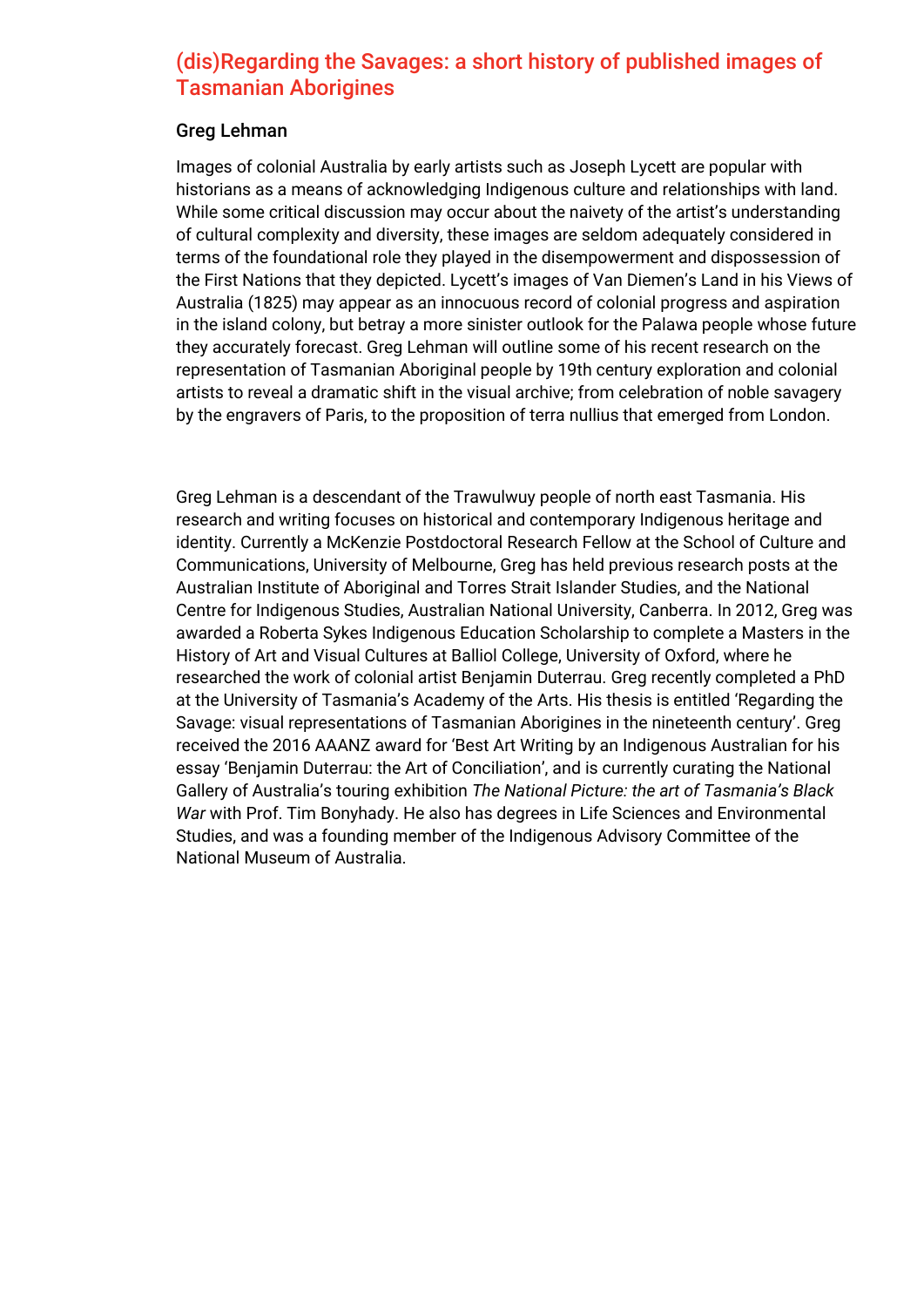## 'Aborigines of Australia under Civilization': As seen in Colonial Australian Illustrated Newspapers: Reflections on an article written Twenty Years ago

#### Peter Dowling

This paper will reflect on an article, (La Trobe Journal, 61 /Autumn 1998) written after completing my doctoral thesis, 'Chronicles of Progress, The Illustrated Newspapers of Colonial Australia', 1853-96 (Monash, 1997). It was accompanied by a second article indexing illustrations of Indigenous Peoples which was an experimental first attempt at organizing the compilation of what became my 'Index to Imagery in Colonial Australian Illustrated Newspapers' (2012). This indexed the approximate 12,500 images in the papers, with 1.7%, or about 220 images relating to Indigenous Peoples. The article looked at the depiction of Indigenous Peoples in the papers across three themes: pre-contact way of life, frontier conflict and post-frontier cultural relations. The paper will be a reflection about the depiction of Indigenous Peoples in the papers via six images that have haunted my memory and conclude by posing issues and questions for future researchers working with illustrated newspapers.

Peter Dowling did a BA (Hons) at La Trobe - Bundoora (1987-91) as a mature-age student, followed by a PhD at Monash (1994-97). After a brief foray into teaching, he reverted to his trade of gardening and became an independent researcher in his spare time to compile his 'Index to Imagery in Colonial Australian Illustrated Newspapers' (2012) over a fifteen year period. During this time he wrote the occasional article. He then had a break from academic interests and was stimulated to get engaged again by the scope of this conference.

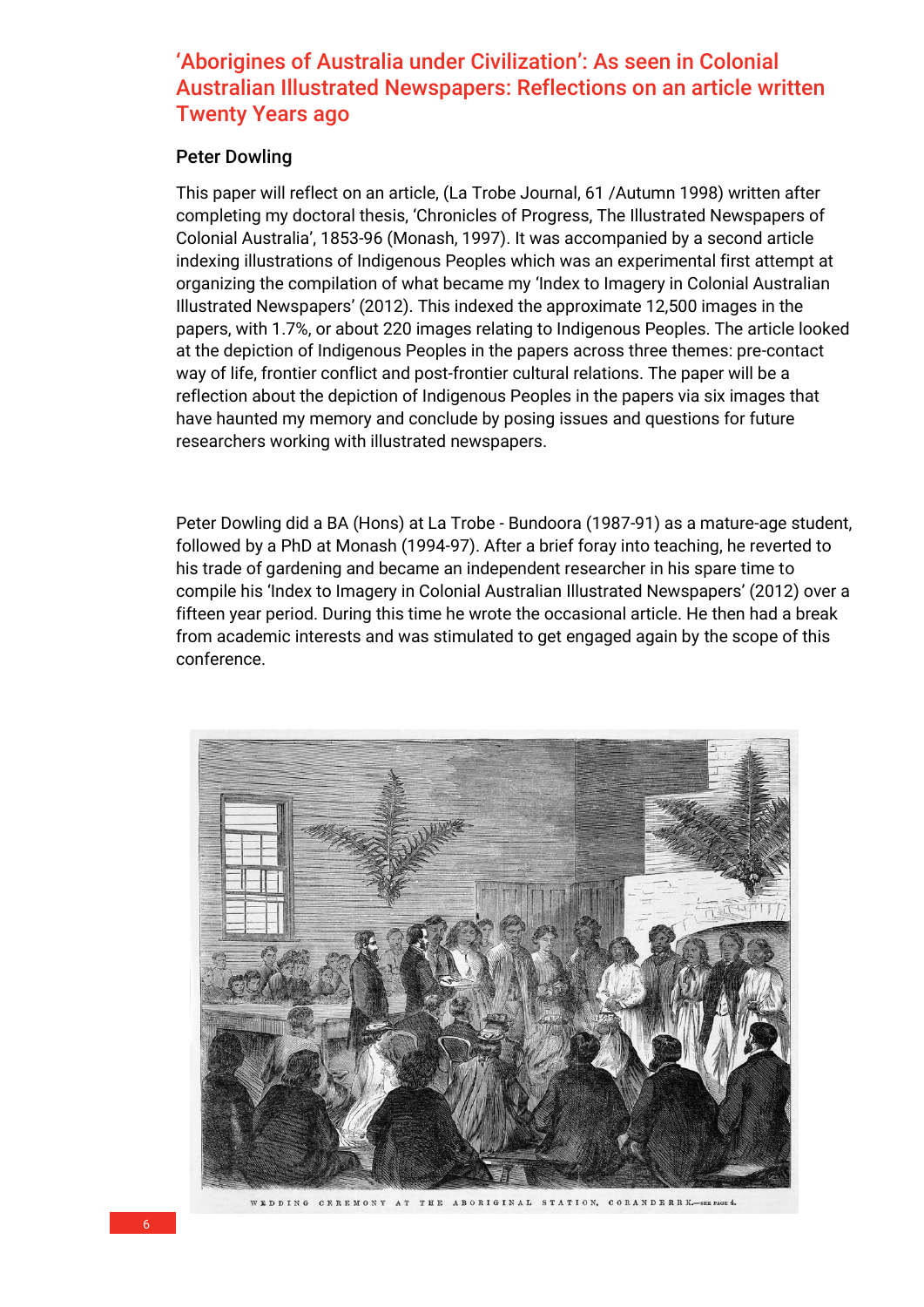## News from the Colonies: Representations of Indigenous Australians in 19th century English illustrated magazines

#### Vincent Alessi

In the mid 19th century, England saw the rapid growth of illustrated magazines. Two of these, *The Illustrated London News*, the great pioneer, and *The Graphic*, the artistic revolutionary, would become both long-standing and famous as they delivered weekly publications, filled with illustrations and news stories documenting the rapid changes in Industrialised Britain and the Empire's conquests and role around the world. A regular feature of these magazines was reporting back from the Colonies, documenting progress and change, unusual flora and fauna and in the case of Australia, its local Indigenous population. This paper will explore how Australia's first people were represented both in images and texts for a growing middle-class readership in Britain.

Dr Vincent Alessi is a Senior Lecturer in Visual Arts at La Trobe University. Prior to this he was the Curatorial Manager at the Ian Potter Museum of Art and Artistic Director of La Trobe University Museum of Art. In 2010 Vincent completed a PhD on Vincent van Gogh's collection of English popular prints, to be published in 2018 by Monash University Publishing under the title 'Popular Art and the Avant-garde: Vincent van Gogh's Newspaper and Magazine Prints'. He continues to work in this area with a current project investigating the influence of Charles Dickens on van Gogh's moral code and artistic practice.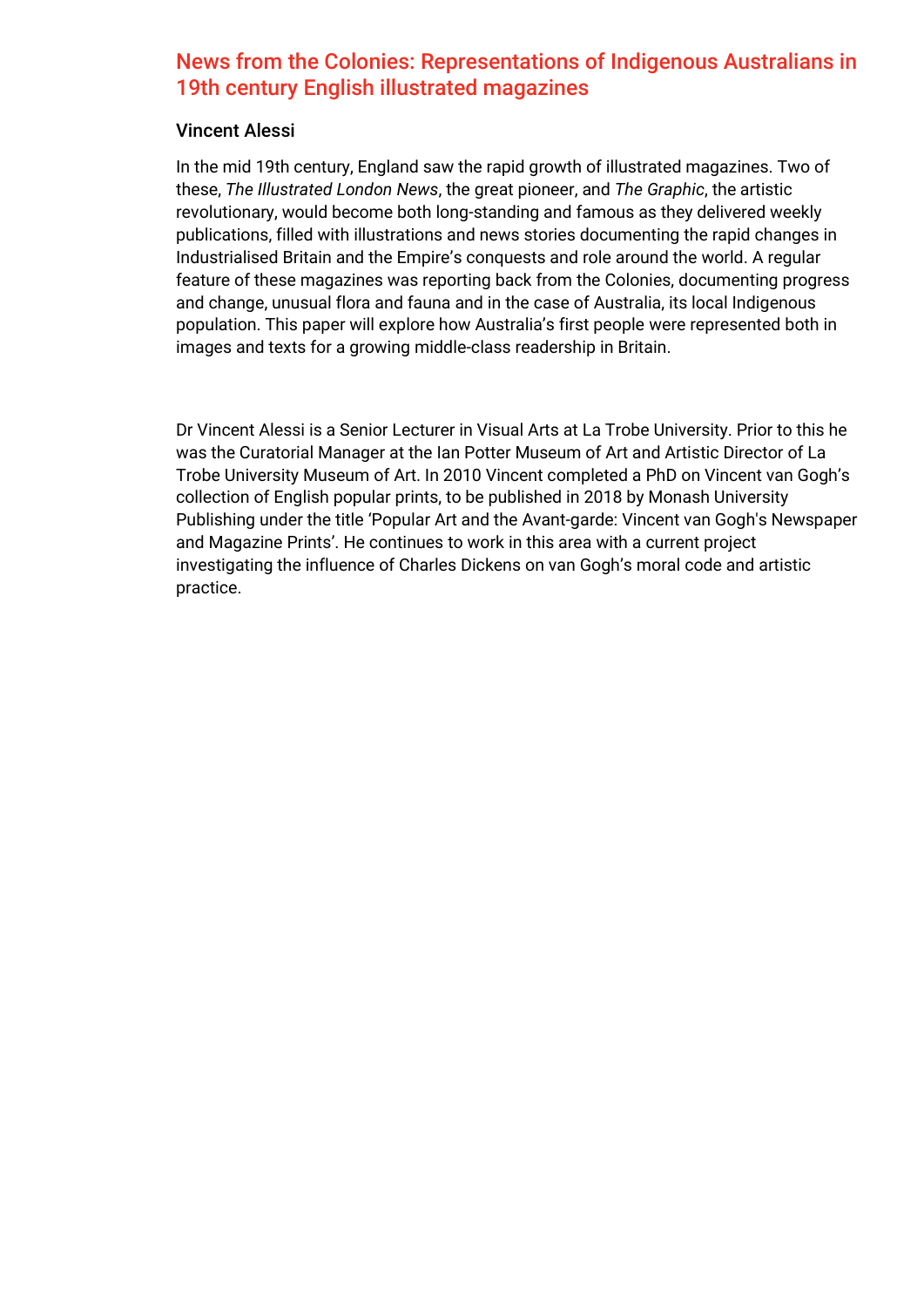## Valuing the visual: the colonial print in a pseudoscientific British collection

#### Mary McMahon

This paper examines the pictorial collection of the British surgeon and craniologist Joseph Barnard Davis (1801-1881), now held at the British Museum, to explore how colonial depictions of Aboriginal people were collected and read in anthropological and ethnological societies of nineteenth-century Britain. Davis is more commonly known for the extensive collection of skeletal matter that he gathered, yet he also built a large and diverse collection of visual material, sourced both in Britain and through connections he held across the British Empire. These works have long been dismissed as supplementary, but Davis ascribed a hierarchy of value to the different forms of visual record included within. This evaluative approach is indicative of the role they played in the highly problematic views Davis expressed in his writing. Drawing these objects together, this paper seeks to reappraise this moment in their histories and confront the role they hold in British collections today.

Mary McMahon is a Collaborative Doctoral Partnership PhD student at Royal Holloway, University of London and the British Museum. Her research project is entitled 'Picturing the Antipodes: race, image and empire in 19th-century Britain'. Prior to this Mary held research and curatorial positions at the V&A and Watts Gallery. In 2011 she completed her MA in the History of Design at the Victoria & Albert Royal College of the Arts.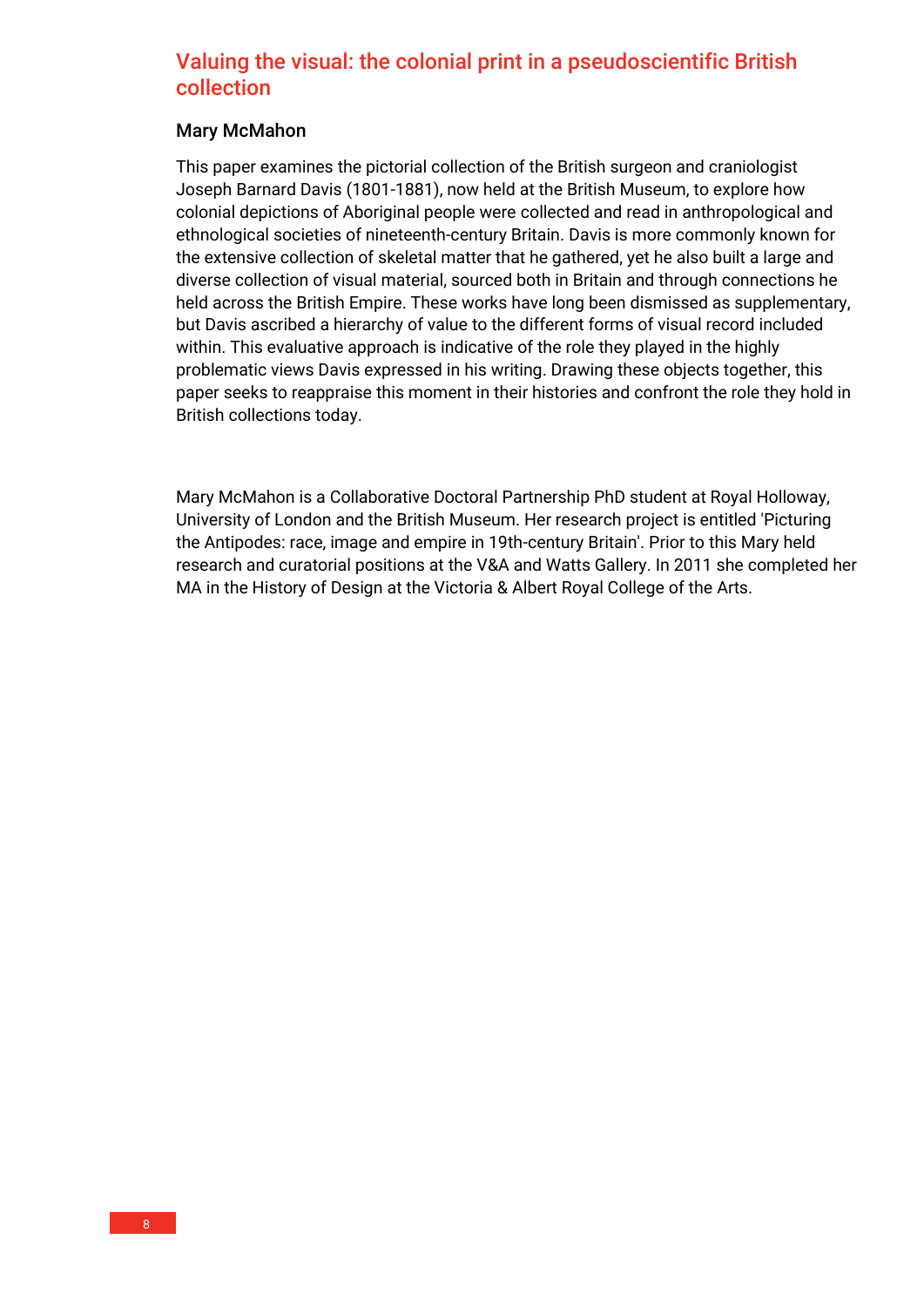## Unsettling landscapes by Julie Gough

#### Catherine De Lorenzo and Catherine Speck

*Sovereignty or Collecting: The 2016 exhibition With Secrecy and Despatch* recalls the first officially-sanctioned Aboriginal massacre at Appin in western Sydney. Tasmanian Aboriginal artist Julie Gough's two multi-media installations drew on several graphic sources, including reproductions of John Glover's 'colonial picturesque' landscapes plus 19th century Tasmanian newspapers and books that shamelessly document massacres. In *Hunting ground (Haunted) Van Diemen's Land* colonial texts along one wall faced video projections of the same documents nailed to trees in the very landscape they described. In the video *Hunting Ground (Pastoral) Van Diemen's Land* random words from those same reports overlay Glover's arcadian images, transforming art history into the killing fields of the historical record before both words and images are obliterated by clods of earth. In examining the installations this paper re-evaluates colonial legacies through original & reproduction prints, video and exhibitions. This project also has broader implications for the role of narrative oral histories in addressing recent environmental history of the Anthropocence. The project places gender at the center of the globally connected issues of increasing consumerism and rapid environmental change. The information shared through women's histories emphasizes how gendered roles and expectations are critical variables in shaping social difference, ecological degradation, and human health in lowlying coastal areas and cities.

Associate Professor Catherine De Lorenzo (Adjunct UNSW & Monash) and Professor Catherine Speck (Adelaide) are art historians. De Lorenzo's research includes photographic history and urban art; Speck's women artists and war. Their shared interest in Australian art broadly conceived, cross-cultural approaches to Australian art historiography and the impact of curated exhibitions on art history led to their collaborating with Joanna Mendelssohn and Alison Inglis on *Australian Art Exhibitions: Opening our eyes* (2018).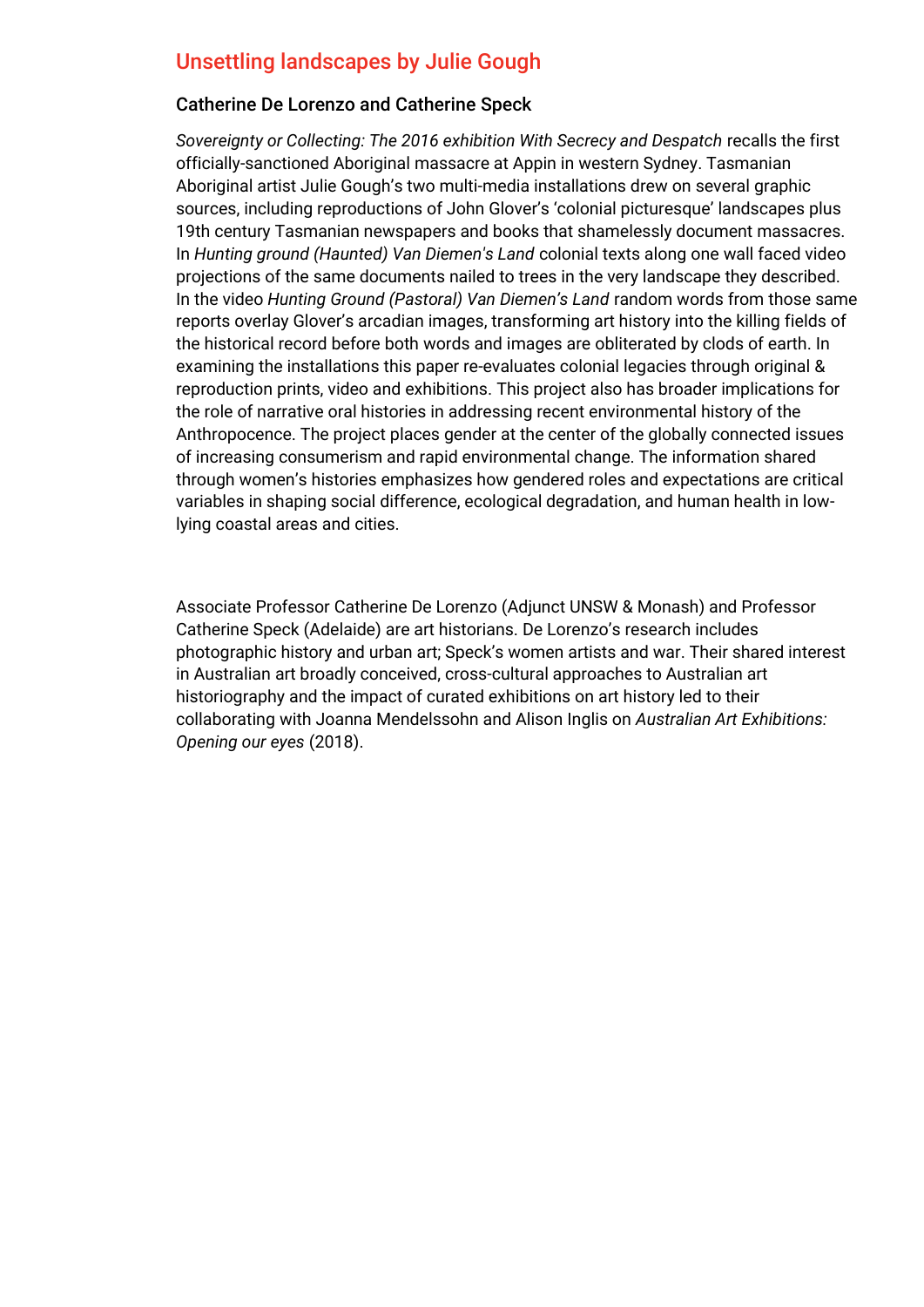## The 1818 Project: Reimagining Joseph Lycett's colonial paintings in the 21st century

#### Sarah Johnson

From September - November 2018 Newcastle Art Gallery presented an exhibition titled THE 1818 PROJECT featuring three seminal Joseph Lycett colonial paintings of Newcastle. Moving beyond the colonial artefact, THE 1818 PROJECT brought together eight contemporary Australian artists to address personal cultural histories and stories of migration while deconstructing colonial painting. The exhibition featured newly created and existing works of art by contemporary practitioners: Abdul-Rahman Abdullah, Darkinjung and Wiradjuri artist Dale Collier, Wiradjuri artist Karla Dickens, Fernando do Campo, Lindy Lee, Kokatha and Nukunu artist Yhonnie Scarce, Jacqui Stockdale and Shan Turner Carroll. The exhibition was an opportunity for the eight artists to explore the hidden or forgotten aspects of what the Lycett paintings represented to them - forgery, misrepresentation, colonial illusion and propaganda while acknowledging their significance for Aboriginal people in the region. Contemporary works of art were also included from the Newcastle collection from Kudjla/Gangalu artist Daniel Boyd, Bidjara artist Michael Cook, Kala Lagaw Ya and Wuthathi artist Brian Robinson, Joan Ross and Hossein Valamanesh.

Each artist in THE 1818 PROJECT worked across the mediums of glass, installation, sculpture, photography, performance, painting and video. Through their unique practices each artist drew upon their identity, personal and familial stories of migration, loss and diaspora to interrupt the conventions of what colonial art represents in the contemporary world.

Sarah Johnson is the Curator Newcastle Art Gallery and manages a collection of over 6500 works of art ranging from colonial to contemporary painting, prints, works on paper, photography, sculpture, Australian and Japanese ceramics including the rare Sodeisha collection. Johnson has over twenty years' experience in the museum, gallery and design sector and was previously Curator Manly Art Gallery and Museum from 2004-2012. She has worked with international and national institutions including the Museum of Singapore, Asian Civilisations Museum (Singapore), Powerhouse Museum Sydney, Australian National Maritime Museum and peak organisation Museums & Galleries NSW. She has curated the exhibitions THE 1818 PROJECT (2018), the national touring survey of landscape painter Philip Wolfhagen, *ILLUMINATION: The art of Phillip Wolfhagen* (2013-16) and career survey of photographer Robert McFarlane: *Received Moments* (2009-11) and appeared in the ABC documentary on McFarlane's career *The Still point* in 2017. Johnson is the co-curator of the exhibition *Sodeisha: Connected to Australia* and curator of the career survey of internationally renowned abstractionist Virginia Cuppaidge both launching at Newcastle Art Gallery in 2019.

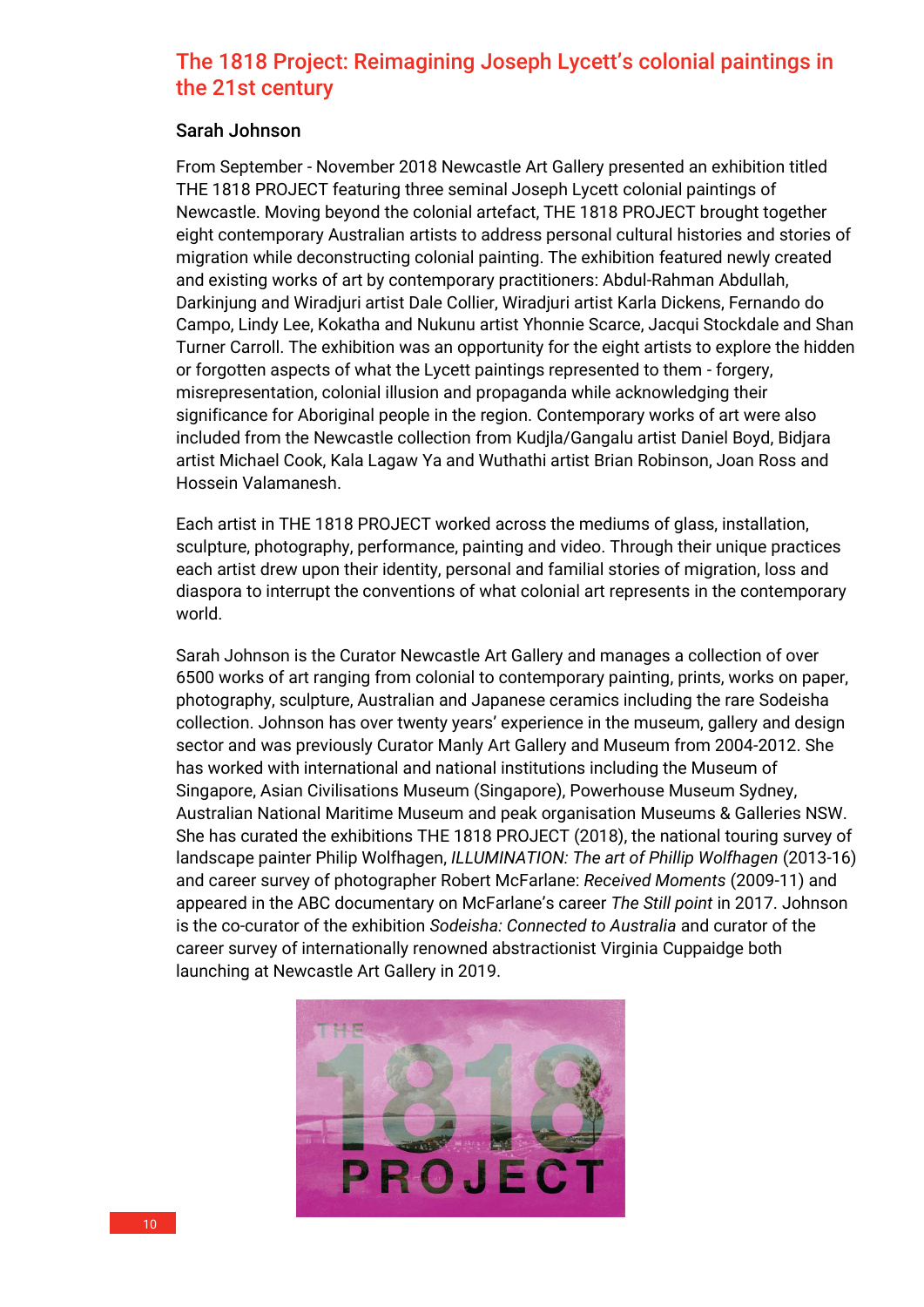## Printmaking in a Post-Truth World: The Aboriginal Print Workshops of Cicada Press

#### Michael Kempson

In a society where Aboriginal people still encounter discrimination, suffering disproportionate levels of poverty, addiction and unemployment, what role can making prints play in the varied representations spanning the continent that constitute the contemporary Indigenous art movement? Especially in a creative community where an art making apartheid exists. The skills/concept dichotomy that frames print discourse is itself coded language for craft/art, gender and racial distinctions, which works to exclude non-privileged people and practices from the canon. To address this Cicada Press, the pedagogically based research group at UNSW Art & Design uses the activities of a custom printing workshop to conduct its annual Aboriginal Print Workshop. It brings together a diverse range of Indigenous artists from around the country to connect and experiment in what is for them a new medium. This paper discusses the process and outcomes of this course that is unique in Australian universities.

Michael Kempson is the Convenor of Printmaking Studies and Director of Cicada Press at UNSW Art & Design in Sydney. He has extensive connections in the Asia-Pacific as an artist, collaborative printer, curator and academic - facilitating prints with many respected artists including Indigenous artists from Australia, New Zealand and Canada, curating 56 exhibitions and presenting at significant international print forums.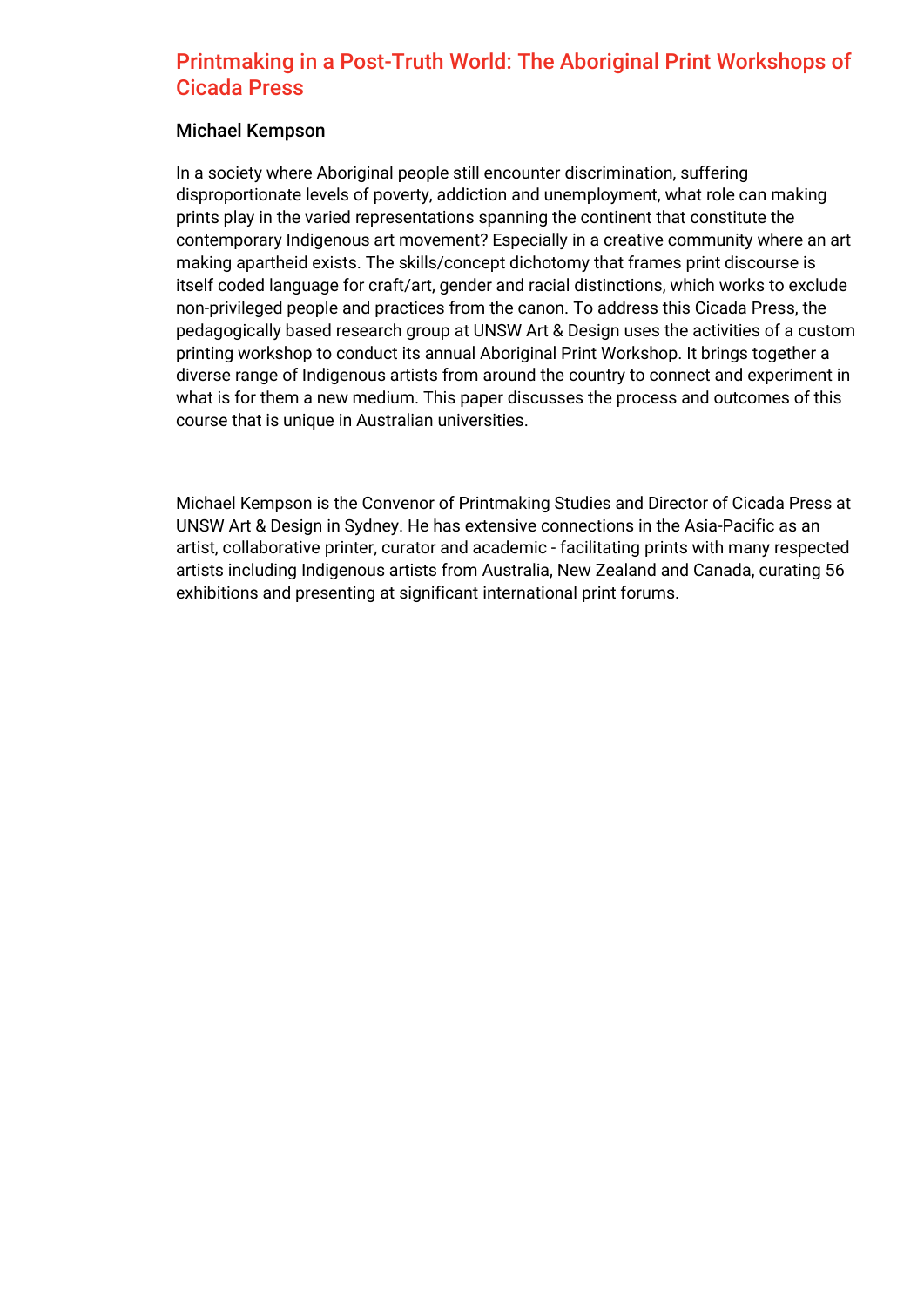## Australian Blind Spots: Understanding Images of Frontier Conflict

#### Jane Lydon

In 2006, Koori writer Tony Birch criticised the terms of the public debate about colonisation, now known as the Australian 'History Wars', suggesting that their emphasis on forensic, archival, detail evaded a more important acknowledgement of the truth. Birch commented, 'And we know – viewers, community, and nation. And how do we respond to this knowledge? We 'wage a war' around the footnote so that the waters of truth can be muddied enough that we can longer see our reflection'. In this talk I suggest that visual representations of colonial violence constitute an overlooked source of evidence, that, although shaped by contemporary visual and cultural conventions, allow us to engage with this troubling history in important ways. By contrast with the History Wars' focus on disciplinary protocols, images evoke emotions, creating social relationships across the British empire that defined identities and aligned viewers with specific communities. Images also return the modern viewer to the emotional and moral intensity of 1830s and 1840s frontier violence in south-eastern Australia. They map colonial 'blind spots' by demonstrating the ways that these emotions were politicized to legitimate colonial interests, for example by directing sympathy towards white colonists, or seeking to evoke compassion for Aboriginal people. From our present-day perspective these visual images help us to see our 'reflection', and acknowledge the truth of our history and its legacies.

Professor Jane Lydon is the Wesfarmers Chair of Australian History at The University of Western Australia. Her research centres upon Australia's colonial past and its legacies in the present. Her work in partnership with European museums and Aboriginal communities has produced a website portal that provides access to historical photograph collections at: [https://ipp.arts.uwa.edu.au.](https://ipp.arts.uwa.edu.au/) Most recently she has co-edited (with Lyndall Ryan) *Remembering the Myall Creek Massacre* (NewSouth, 2018), and edited *Visualising Human Rights* (UWA Publishing, 2018) which examines the cultural impact of the framework of human rights through visual culture: [https://uwap.uwa.edu.au/products/visualising-human](https://uwap.uwa.edu.au/products/visualising-human-rights)[rights](https://uwap.uwa.edu.au/products/visualising-human-rights)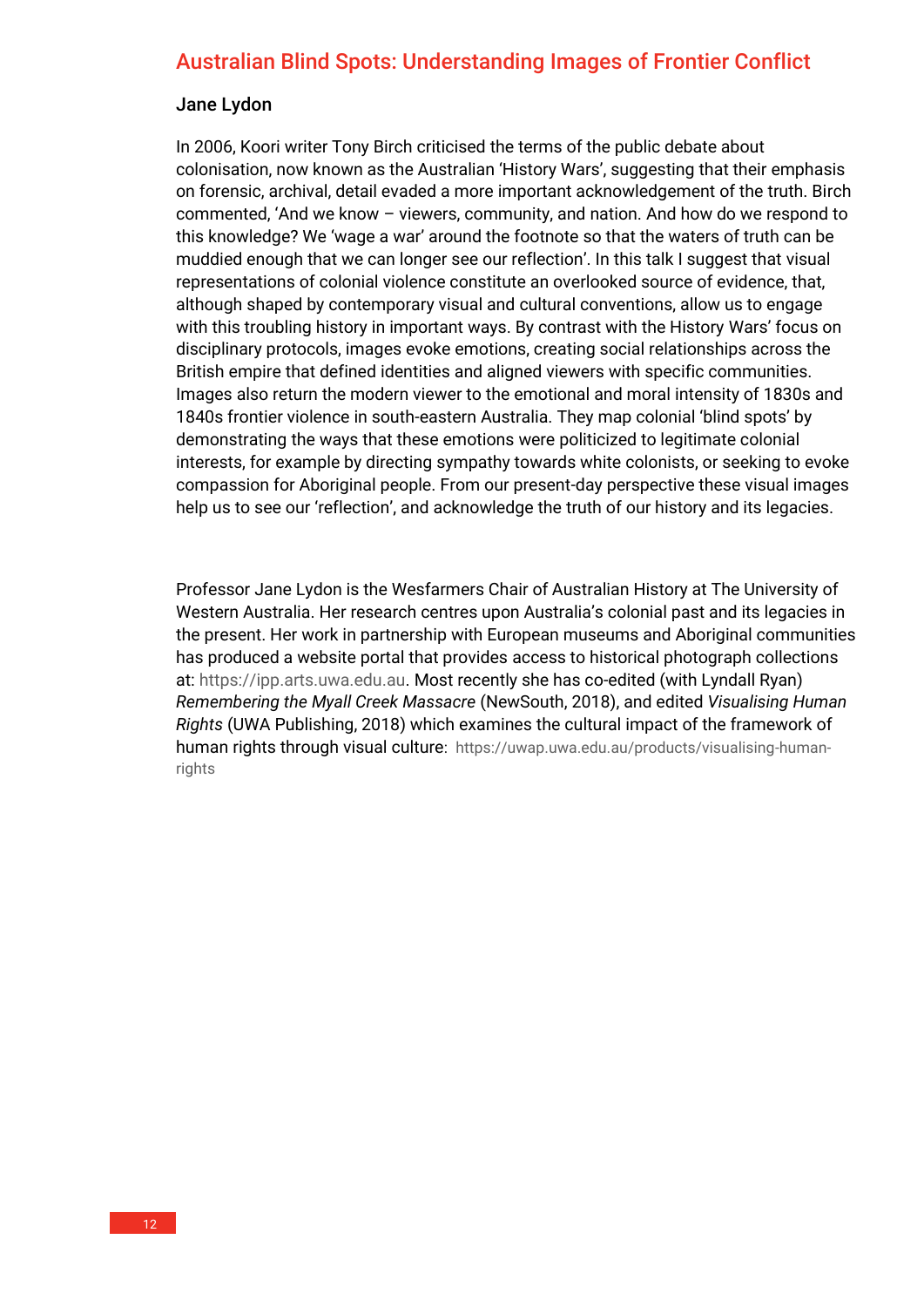## Ad Vivum: a way of being. Robert Neill and the delineation of Tasmanian Aborigines

#### Julie Gough

This paper focuses on the work of Robert NEILL (1801 - 1852) who produced significant representations of Tasmanian Aboriginal people. Neill was in a unique position, working both before and outside the field of British colonial arts while engaged in the service of the penal system and surveying departments of Van Diemen's Land. His output offers particular insights into the lives of Aboriginal people otherwise absent from the local art Academy.

Julie Gough is an artist, writer and a curator of Indigenous Cultures at the Tasmanian Museum and Art Gallery in Hobart. Her research and art practice often involves uncovering and re-presenting conflicting and subsumed histories, many referring to her family's experiences as Tasmanian Aboriginal people. Current work in installation, sound and video provides the means to explore ephemerality, absence and recurrence.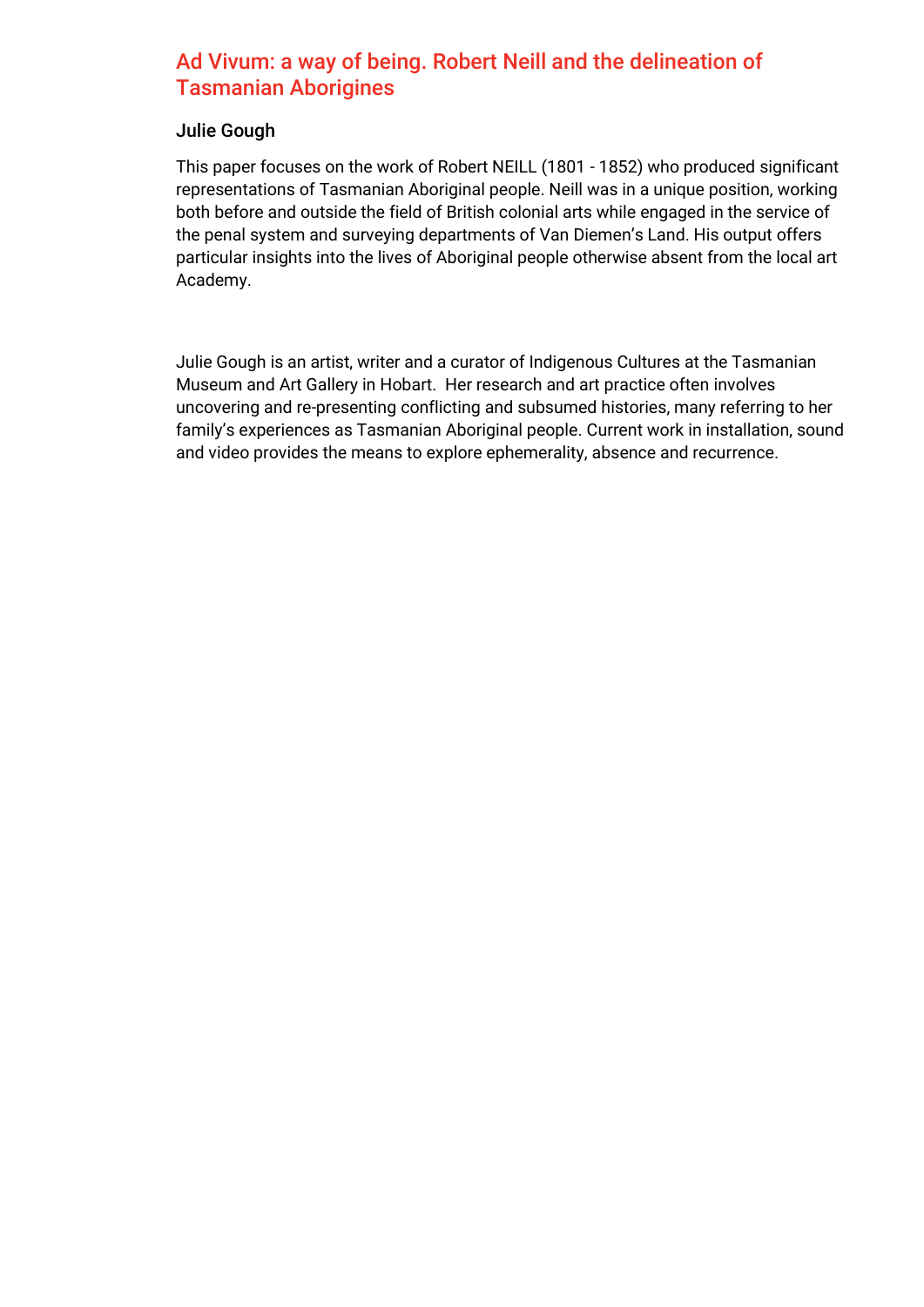## Alexander Schramm's lithographs: 'Scene in South Australia', 'Civilization versus nature', 'South Australian natives on the tramp' and 'Native encampment'

#### Susan Woodburn

Lithographs by the Berlin-born artist Alexander Schramm (1813-64) depicting Aboriginal people visiting or living in the vicinity of the expanding colonial settlement of Adelaide during the 1850s warrant particular consideration within the context of early 'graphic encounters'. In his focus on Aboriginal life in his artistic practice generally Schramm challenges art-historical assertions of the deliberate effacement of the Indigenous presence from the colonial landscape. In the nature of his representation of that life his works question the frequent charge that colonial artists could never be free of a 'colonising intention', negativity or racial stereotyping. Reception of these works at the time of their making and subsequent responses to and interpretations of them offer both insight into changing attitudes to the people Schramm depicted and a caution against the limiting nature of general characterisations about Indigenous representation in colonial art.

Susan Woodburn is a former archivist and rare books librarian, with wide-ranging interests in Australian and Pacific history. Her more recent engagement has been with art history, including a doctoral thesis on the work of Alexander Schramm.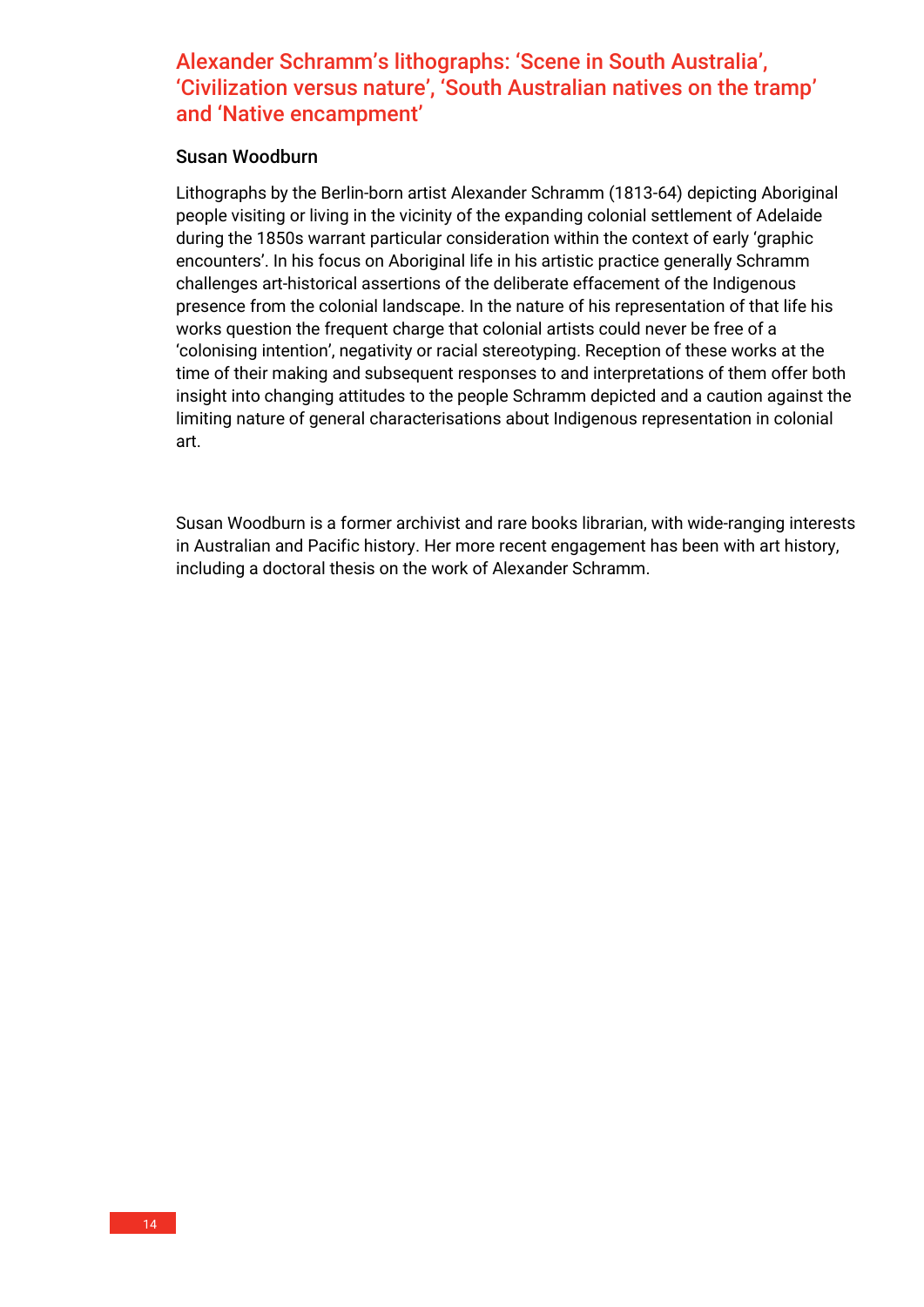## Showing and telling: the Australian Aborigines and the art work of the Baudin expedition

#### Margaret Sankey

Through a deconstruction of the anthropological gaze, I will seek in this paper to discuss the particularity of the representation of Indigenous people by the artists of the scientific expedition to New Holland, commissioned by Napoleon and captained by Nicolas Baudin, which took place from 1800 to 1804. Placing the work of the artists, Charles Lesueur and Nicolas-Martin Petit, in its historical and social, as well as in its written context, I shall explore the interplay between narrative and pictorial representation. It is evident from the different manuscript and published states of many of the illustrations that from the earliest sketches to their final published form the artists' portraits underwent various transformations, shaped by ideological and aesthetic concerns. Likewise, the descriptions of the encounters with Indigenous people vary in the official account of the voyage by the naturalist François Péron, *Voyage de découvertes aux Terres Australes*, and in the journals of Baudin and the other scientists and officers. A discussion of these factors will lead to the examination of the archaeology of the representation of Aboriginality in the Baudin expedition corpus. Comparisons with the work of other artists during that early period of contact, and with the artistic representations of subsequent French voyages, will plot the changing faces of representation and the uses to which it was put.

Margaret Sankey FAHA is Professor Emerita in French Studies at the University of Sydney. She coordinates the ARC funded Baudin Legacy Project and has published extensively on different aspects of this early nineteenth-century French expedition, including French contacts with Indigenous people.

<https://sydney.edu.au/arts/research/baudin/project/index>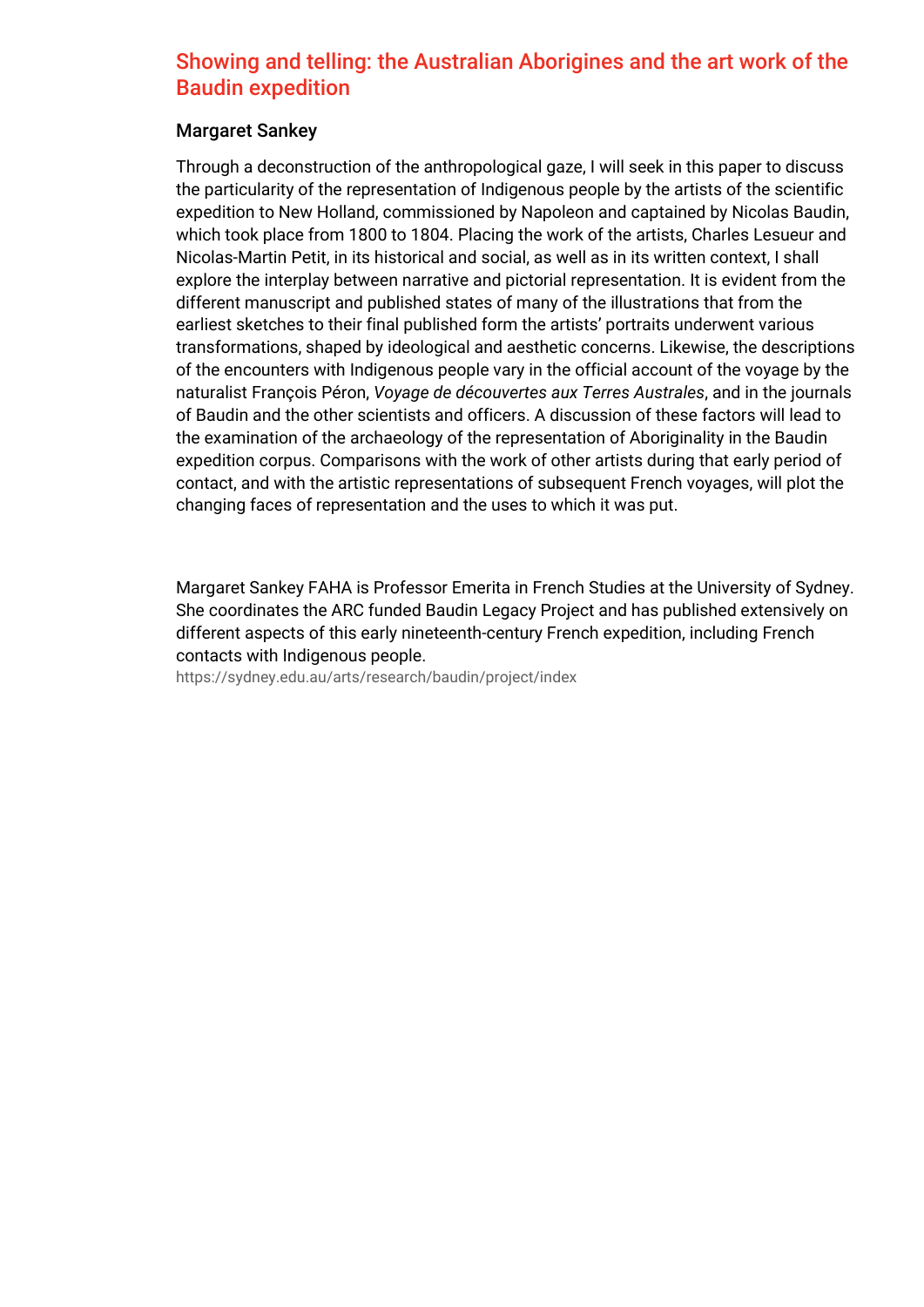## The Persistence of Vision: Illustrated Dampier and the Trope of Aboriginal Indolence

#### Liz Conor

The journal of Dampier's first circumnavigation of the globe was published as *A New Journey Round the World* in 1697 in London, nearly ten years after he disembarked on Bardi-Jawi land in now King Sound, northern Western Australia. His unillustrated journal was a sensation, running to 6 English editions by 1717. A 1698 Dutch edition took descriptive passages from Dampier's journal and illustrated a few scenes - a ship tossed by high seas, a 'Moskito Indian' being rescued from a remote island, and 'New Hollanders' failing to carry out Dampier's orders to carry barrels of water on to his ship, the Cygnet. This early copperplate engraving is possibly the first European image of Aboriginal Australians, and it unwittingly depicts (a far-removed imagining of) them resisting their enslavement. This paper explores the circumstances of this engraving's production and what was intended and unintended to be conveyed about the 'New Hollander', as among other things, 'unfit for labour'.

Liz Conor is an ARC Future Fellow at La Trobe University. She is the author of *Skin Deep: Settler Impressions of Aboriginal Women,* (UWAP, 2016) and *The Spectacular Modern Woman: Feminine Visibility in the 1920s* (Indiana University Press, 2004). She is former editor of Aboriginal History, and has published widely in academic and mainstream press on gender, race and representation.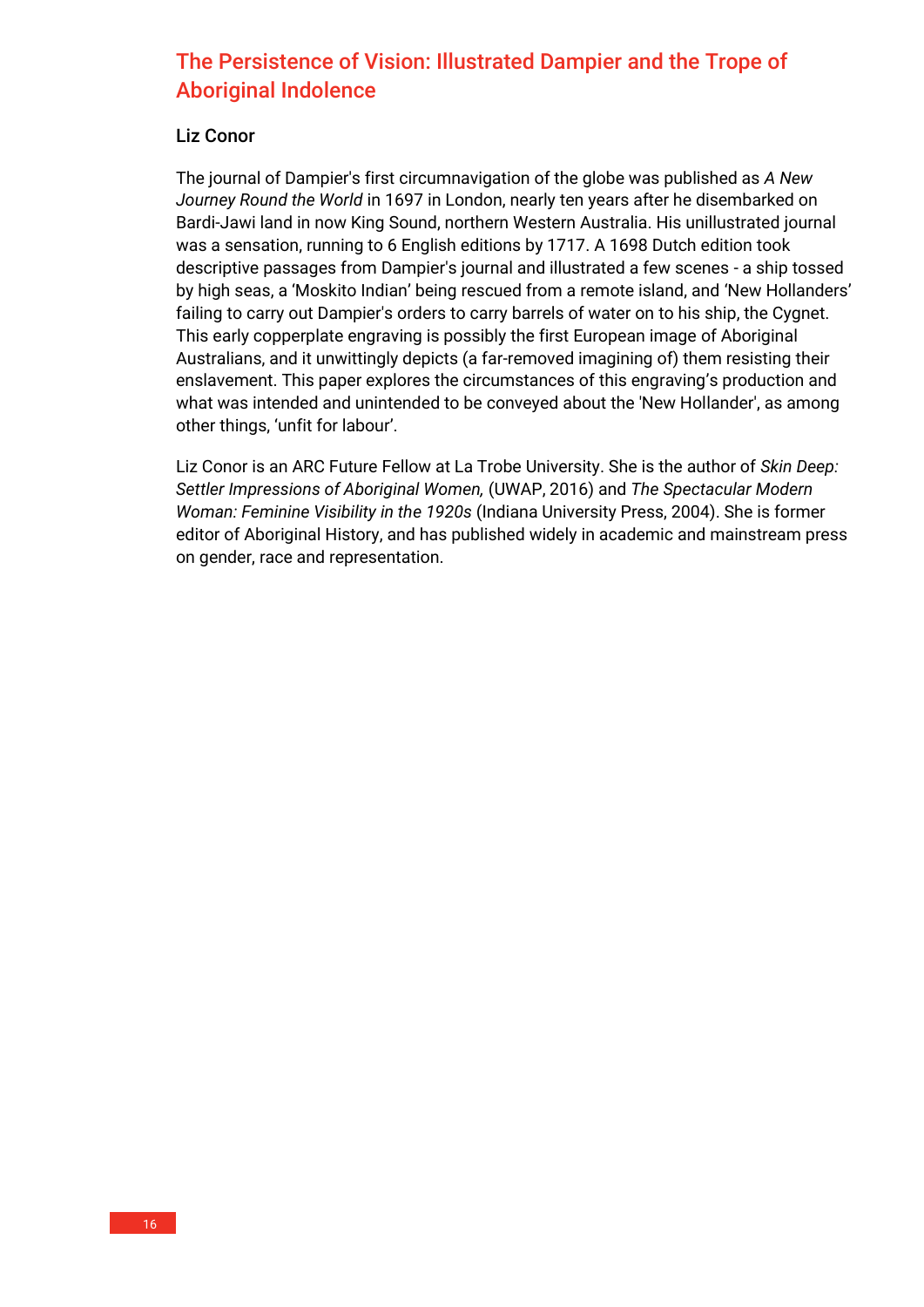## Moving Images: Colonial Postage Stamps in Australia's Empire

#### Paige Gleeson

This paper considers postage stamps as 'tiny transmitters' of colonial visual culture, providing a snapshot into transnational histories of colonialism. This will reveal insights into Australia's often forgotten history as an imperial power with ambitions of empire in the Pacific, and the postcolonial independence movements of the twentieth century. Postage stamps, through purpose and design, embody in a very literal sense the idea of global network, connection, movement and cultural transmission. They represent an unusual, very public and accessible kind of 'exhibition space' with incredibly broad reach. The continued relevance of the hand drawn image in representations of culture after the advent of photography is explored by tracing the trajectory of the development of visual tropes in early nineteenth century European voyage drawings, to late nineteenth century missionary and anthropological photography, to colonial postage stamps.

Paige Gleeson is a PhD candidate within the ARC Future Fellowship project 'Reform in the Antipodes.' Paige's research interests are the Indigenous histories of Australia and the Pacific, art history and theory, women's history, museum studies and material culture, colonial photography, the history of ethnography, and collective and transcultural memory.